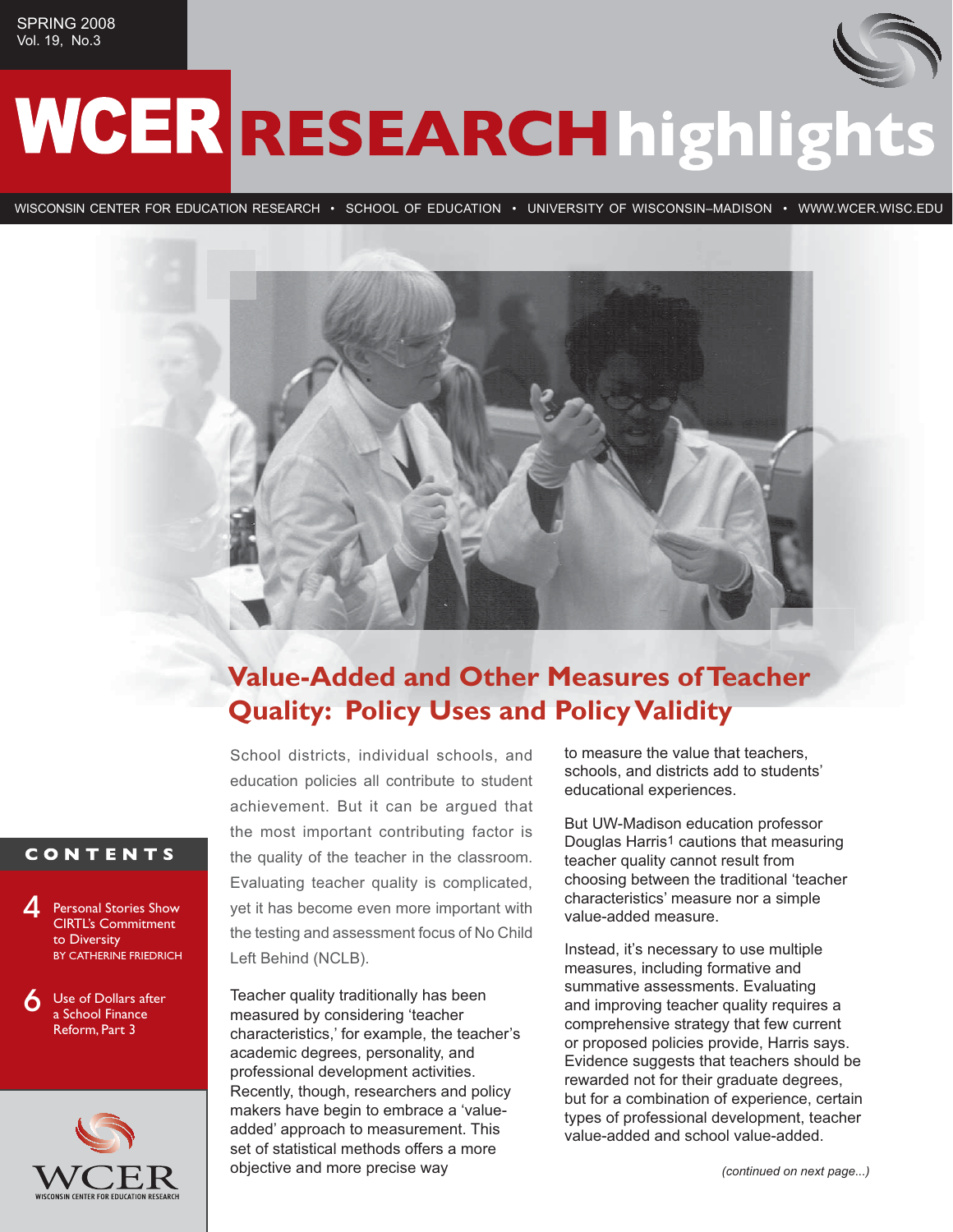

#### *FROM THE DIRECTOR*

**Adam Gamoran**

In my new book, Standards-based Reform and the Poverty Gap (Brookings, 2007) my colleagues and I argue that the No Child Left Behind (NCLB) Act will fail to improve learning for disadvantaged students unless strategies for improving schools and teaching are implemented more effectively. This issue of Research Highlights presents WCER research that offers new insights on strategies to promote better teaching and learning.

For example, NCLB requires districts to place a "highly qualified teacher" in every classroom. But what's the best way to measure teacher quality? Douglas Harris and colleague Tim Sass report that evaluating and improving teacher quality requires combining traditional 'teacher characteristics' measures and different kinds of valueadded measures.

The best teachers know how to adapt their instruction to students' diverse learning styles. The diversity project within WCER's Center for the Integration of Research, Teaching and Learning is part of a national network of research institutions is dedicated to improving the preparation of future faculty in science, mathematics, engineering, and technology fields and improving their ability to teach students of all backgrounds.

NCLB aims to reduce the achievement gap, which is particularly pronounced for students who face economic disadvantages. Allan Odden argues that increasing schoollevel control over budgeting, hiring, and curriculum would enable schools to better target resources to appropriate programs and services. This issue includes the third in a four-part series from WCER's Consortium for Policy Research in Education.

NCLB emphasizes reading and mathematics over social studies and science. Yet reading, writing, and communicating are essential aspects of helping K-12 students construct science understanding. Sadhana Puntambekar's hypertext system, CoMPASS, integrates informational text, in the form of 'concept maps,' into science classes to complement hands-on science activities.

Adam Gamoran WCER Director Professor, Sociology and Educational Policy Studies Current proposals shift away from the traditional 'teacher credentials' strategy in favor of a valueadded accountability strategy. That is warranted, Harris says, but it's possible to go too far. New policies will fail if they only reinforce the limitations of the status quo, rather than facilitate innovation and success. Harris advocates an evaluation framework he refers to as "policy validity" which involves multiple measures.

#### **Program evaluation and accountability**

Harris distinguishes between two kinds of valueadded measures. Value-added modeling for program evaluation, or VAM-P, identifies the correlations and effects of teacher characteristics, such as their education and professional development. Some of his findings about VAM-P are:

- 1. Most measures of formal teacher education, especially graduate degrees, appear unrelated to teacher value-added.
- 2. There is some evidence that "pedagogical content knowledge" is associated with teacher effectiveness.
- 3. Teacher experience consistently and positively associates with teacher effectiveness, at least for the first several years.
- 4. Teacher test scores are inconsistently associated with teacher value-added.
- 5. Various forms of teacher certification, including National Board certification, are inconsistently associated with teacher value-added.

Value-added modeling for accountability, or VAM-A, identifies the effectiveness of each individual teacher as measured by student achievement on standardized test scores. Harris's findings regarding the validity of VAM-A:

- 1. Value-added varies considerably across teachers.
- 2. Teacher value-added positively correlates with other measures of teacher effectiveness. especially structured and unstructured principal evaluations.

These first two findings are good news for VAM-A but, as Harris argues, there is also some bad news:

- 3. Teacher value-added scores are imprecise.
- 4. Individual teacher value-added changes considerably over time. This "instability" in the measures is a problem because there is no reason to believe that actual teacher effectiveness varies as much as the measures sometimes indicate.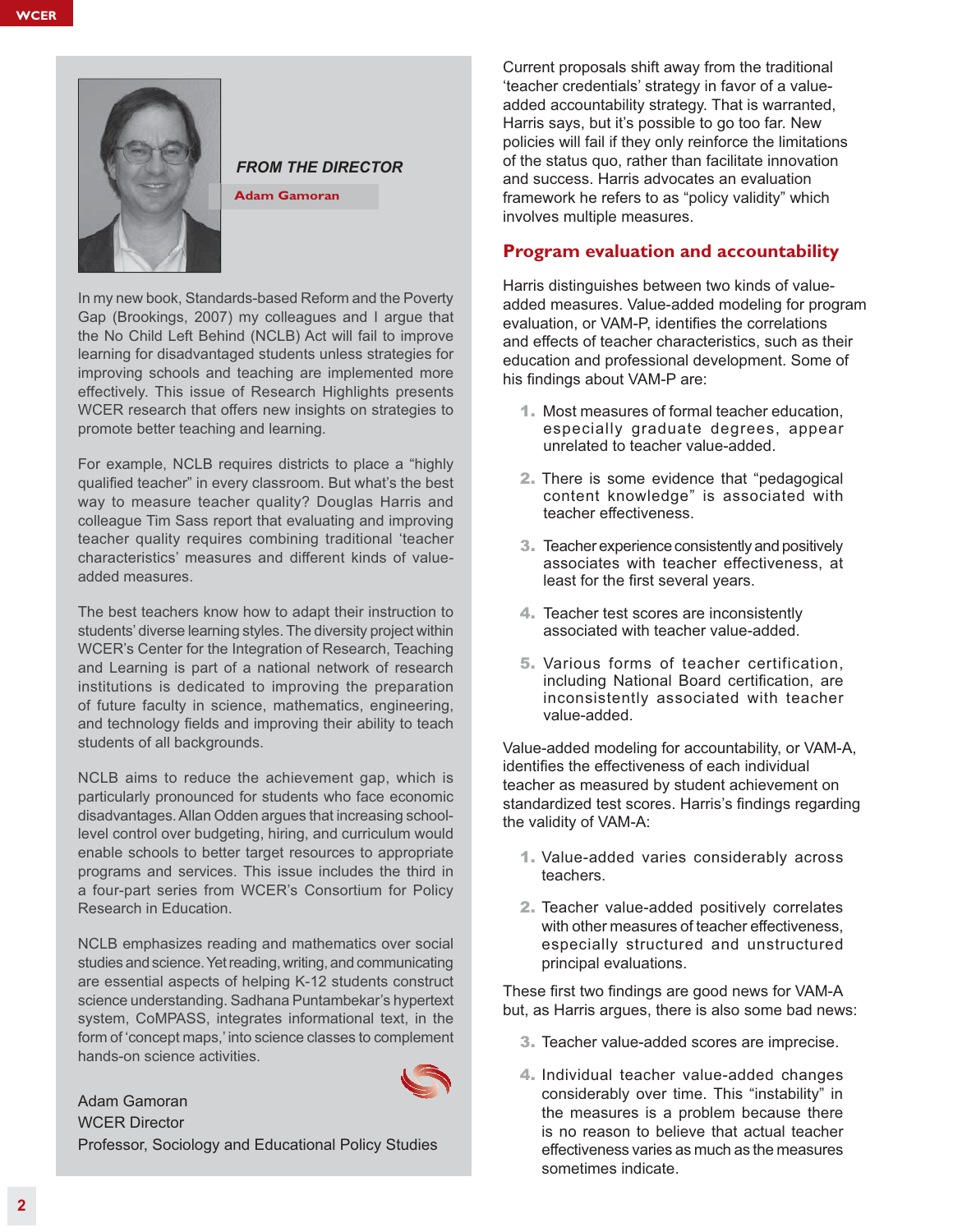Overall, Harris concludes that there are clear advantages and disadvantages to using accountability measures versus credentials. Although VAM-P yields fairly precise estimates of the effects of teacher credentials, these effects are small, and they explain little of the total variation value-added. In contrast, the VAM-A measures are imprecise, but they imprecisely measure what is of greatest interest. Also, to the degree that student test scores can and should be used to evaluate teachers, VAM-A is better than the alternatives

#### **Policy implications**

Harris points to conclusions that stand out:

- There is good reason to give weight to teacher experience when determining teacher compensation and certification.
- The master's degree appears to receive too much weight. Instead of paying teachers based on the master's degree, perhaps schools and districts should use the degree as one basis for promotion and taking steps up the career ladder, e.g., to the "master teacher" level. Master teachers have different responsibilities. Part of the logic is to require the degrees only when it seems plausible that the additional knowledge would contribute to the additional responsibilities.
- Some forms of professional development appear to improve teacher value-added. This suggests favoring teacher education based on the specific school contexts in which teachers find themselves, over more general education. Evidence shows that experience improves teacher value–added. Teachers learn partly by doing.
- To the degree that formal education can play a useful role, it appears that the focus on pedagogical content knowledge should be somewhat greater. Knowing content is not enough and knowing how students learn is not enough. The evidence suggests that teachers need a stronger grounding in how to teach specific subjects and grades. If formal teacher education were altered in this way it might do more to explain the variation in teacher value–added, and therefore be given greater weight as part of teacher quality strategies.
- Despite some of the limits of the credentials strategy, going to opposite extreme and focusing mainly on teacher value-added or another single measure of teacher effectiveness would be equally misguided. Improving teacher quality is complex and requires that teachers be evaluated fairly, encouraged to improve, and provided paths to ensure that they do get better in the classroom.

1Harris serves on the federal technical working group that advises TIF districts (the Teacher Incentive Fund), a voluntary pilot program by which the federal government encourages 'merit' or 'performance' pay approaches.



Value–added modeling for<br>accountability, or VAM-A, identifies<br>the effectiveness of each individual teacher<br>as measured by student achievement on<br>standardized test scores.<br>Policy and methodological aspects of VAM will be th *accountability, or VAM-A, identifies the effectiveness of each individual teacher as measured by student achievement on standardized test scores.* 

Policy and methodological aspects of VAM will be the focus of the National Conference on Value-Added Modeling, organized by Harris, Adam Gamoran and a group of non–UW researchers and sponsored by the Carnegie, Joyce, and Spencer Foundations at the University of Wisconsin-Madison April 23-24, 2008. For more information see *http://www.wcer.wisc.edu/news/ events/natConf\_08.php*.

For more information on Doug Harris's research, see *www.teacherqualityresearch.org* and his personal web site http://*www.education.wisc.edu/eps/faculty/harris.asp*.



**Doug Harris**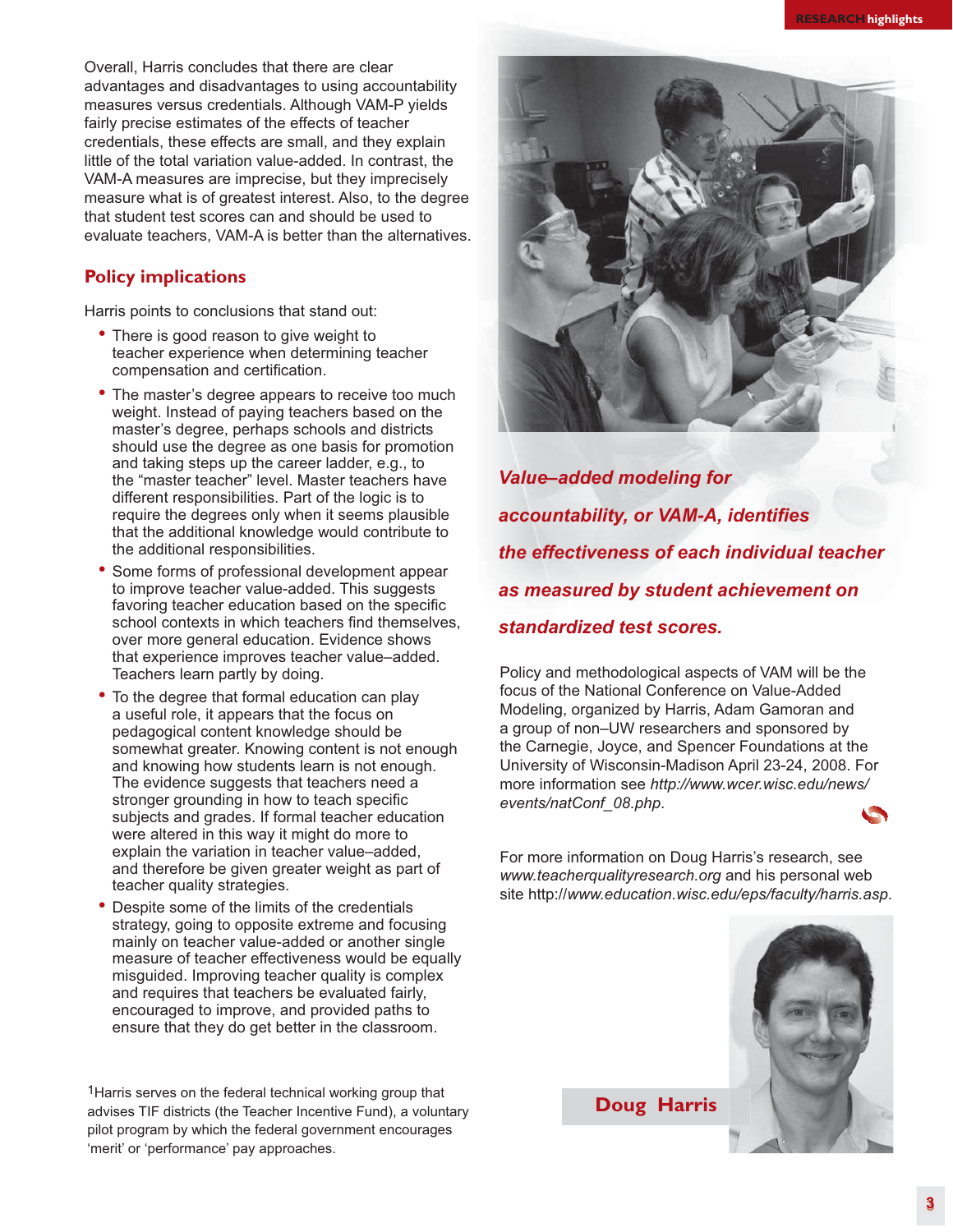

## **Personal Stories Show CIRTL's Commitment to Diversity**

#### **By Catherine Friedrich, CIRTL staff**

Engaging all students in science, technology, engineering, and mathematics is a priority goal for U.S. higher education. The Center for the Integration of Research, Teaching and Learning (CIRTL) seeks to contribute to this goal by enabling present and future STEM faculty to enhance the learning of all students whom they teach irrespective of preferred learning styles, race, ethnicity and culture, gender, sexual orientation, disabilities, religion, age or socioeconomic backgrounds.

An active interest in diversity unites the professional lives of many CIRTL researchers and students. This article introduces the work of Mark Connolly, Carol Colbeck, and Sarah Wright.

#### **A "Stone Soup" Model of Evaluation**

Mark Connolly brings to his work a dedication to empowering colleagues and students. As a researcher for CIRTL, he believes in participatory evaluation–training his colleagues to evaluate their own programs.

Connolly's interests range across many university issues—from undergraduate life to faculty preparation. His appetite led him to pursue a master's degree and then a doctorate in programs related to higher education. "I absolutely love collegiate life," Connolly says.

Throughout his career, Connolly has maintained a strong interest in diversity: His research has included a study of the cultural issues surrounding the use of Native American mascots and he has written about the undergraduate experiences of LGBT students.

Connolly's research on LGBT life on campus inspired him to title one of his new publications "Coming Out as a College Teacher at a Research University." He compares the stigma of disclosing that one is more interested in teaching than in research to the stigma of revealing one's LGBT identity. "It's OK to be a teacher," he says.

Although he is modest about his techniques, Connolly has a knack for creating inviting environments for participatory evaluation. His inclusive methods are having a positive effect within the Delta Program, CIRTL's learning laboratory on the University of Wisconsin–Madison campus.

As an evaluator, Connolly tries to "de-center" himself so that he becomes less essential to the process. Innovations are more likely to be sustained when many participants know how to do evaluation. "What really makes evaluation meaningful is to try to democratize it," he says.

Part of Connolly's job is to help people "be comfortable... with being ignorant about evaluation," he explains. Once he sets people at ease and invites them to participate, the results are much more effective than one person could produce alone.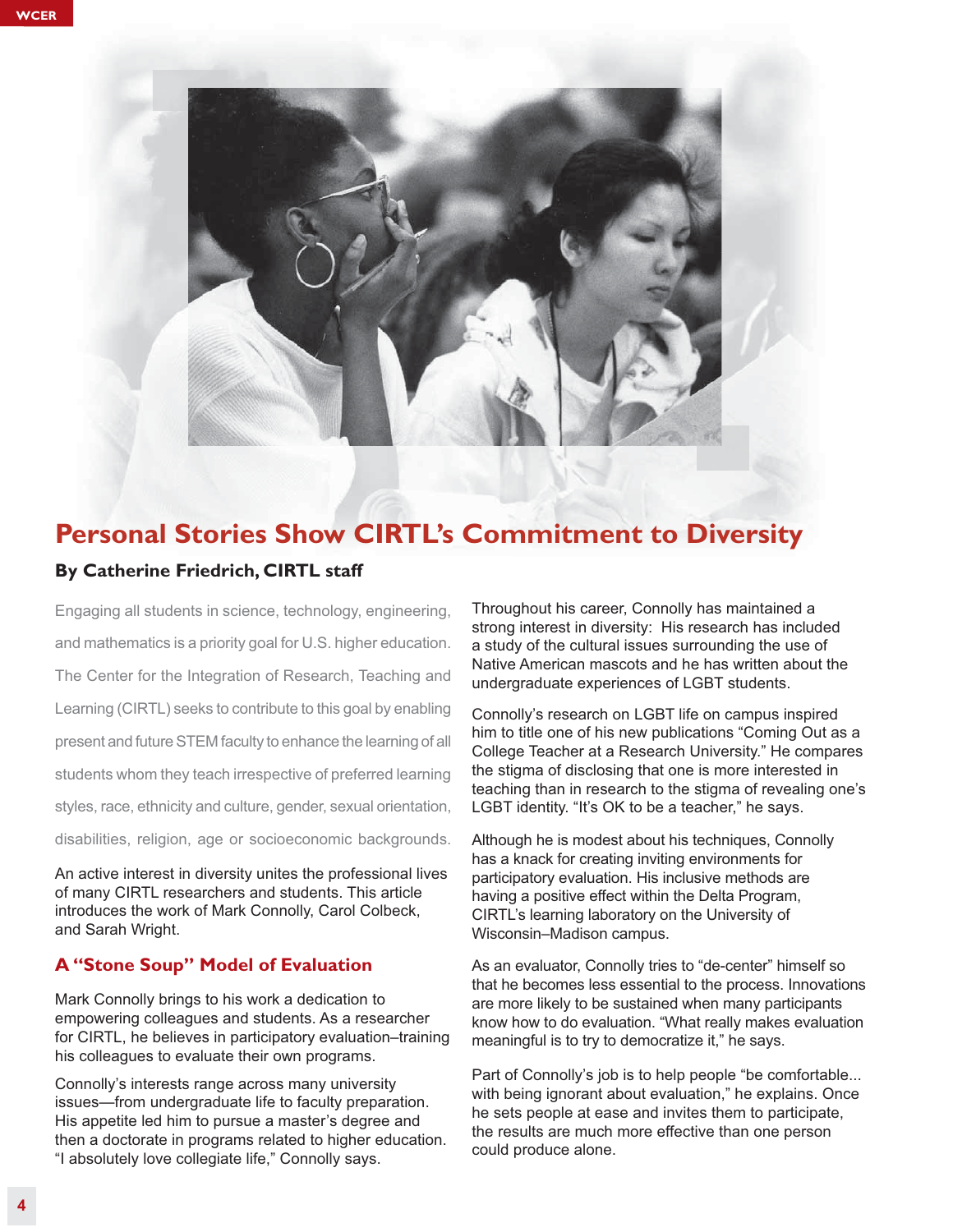

Connolly compares the way he works to the children's story, "Stone Soup." He says that he is like the "charlatan" with the stone who encourages everyone else to add their vegetables to the stew.

#### **A Compassionate View of Faculty Work**

CIRTL "sounded like it was written with my name all over it," says Carol Colbeck, a co-Principal Investigator for CIRTL. She is a professor and dean at the Graduate College of Education at University of Massachusetts-Boston.

"One thread throughout my faculty career has been an interest in underrepresented groups," Colbeck says. She and graduate student Stephen Quaye are currently conducting a study of CIRTL's diversity outreach. Colbeck has also coauthored studies on women in engineering with professor Alberto Cabrera of the University of Maryland.

Colbeck hopes that her work with the project will lead to international research collaborations focusing on the doctoral preparation of ethnic minorities, immigrants, and indigenous peoples.

She takes a compassionate and socially conscious approach to her study of faculty work environments and their effect on student learning. She brings insights from previous work with non-profit organizations to her research on the pressures faculty face. Faculty are sometimes blamed for "all of the ills in higher education" while the educational system continues to require that they focus on research more than on teaching. Colbeck sees a parallel between these ambivalent messages and the way that some public service agencies treat parents who have problems.

Colbeck studies how faculty achieve balance between research, teaching, community service and personal life, given the many demands on their time. "We're all whole people," Colbeck says.

#### **A Fusion of Diversity and Environmentalism**

After working at an environmental newspaper, High Country News, Sarah Wright became attracted to biology education and graduate work. Through a job at a summer research opportunity program for ethnic minority students, she discovered that she wanted to incorporate diversity awareness into her teaching. Wright is now a graduate student in botany at the University of Wisconsin–Madison.

Enthusiasm for an environmental education and ethnic diversity inspired her to intern with CIRTL's Delta Program. She has conducted a series of outreach workshops based on the training program of the CIRTL Diversity Team.

Ever since she first learned about Delta, Wright wanted to participate. "It was kind of like this carrot dangling out there," she says. "Someday I'll get to do this stuff I really want to do." As a Delta intern, Wright developed a year-long curriculum for an elementary school class on Madison's east side where many students were English language learners. The curriculum engaged students in studying life cycles of local species by visiting a woodsy area near their school.

"A lot of it was 'What is science? What do scientists do?'" Wright says. She recalls that the students liked being in nature, and that their scientific skills improved as a result of the curriculum. Concluding her internship she developed a guide to teaching phenology in the elementary classroom.

While working with the elementary school students, Wright joined the first session of the CIRTL Diversity Resources Workshop - an outreach program designed to support STEM instructors in using the materials developed by the Diversity Team. The workshop motivated Wright to deliver three interactive diversity presentations. "The more you talk about [diversity] with other people, the more comfortable it becomes," Wright says.

More about the CIRTL Learning-through-Diversity program: http://www.cirtl.net/pillars\_LtD.html

More about CIRTL in general: http://www.cirtl.net/

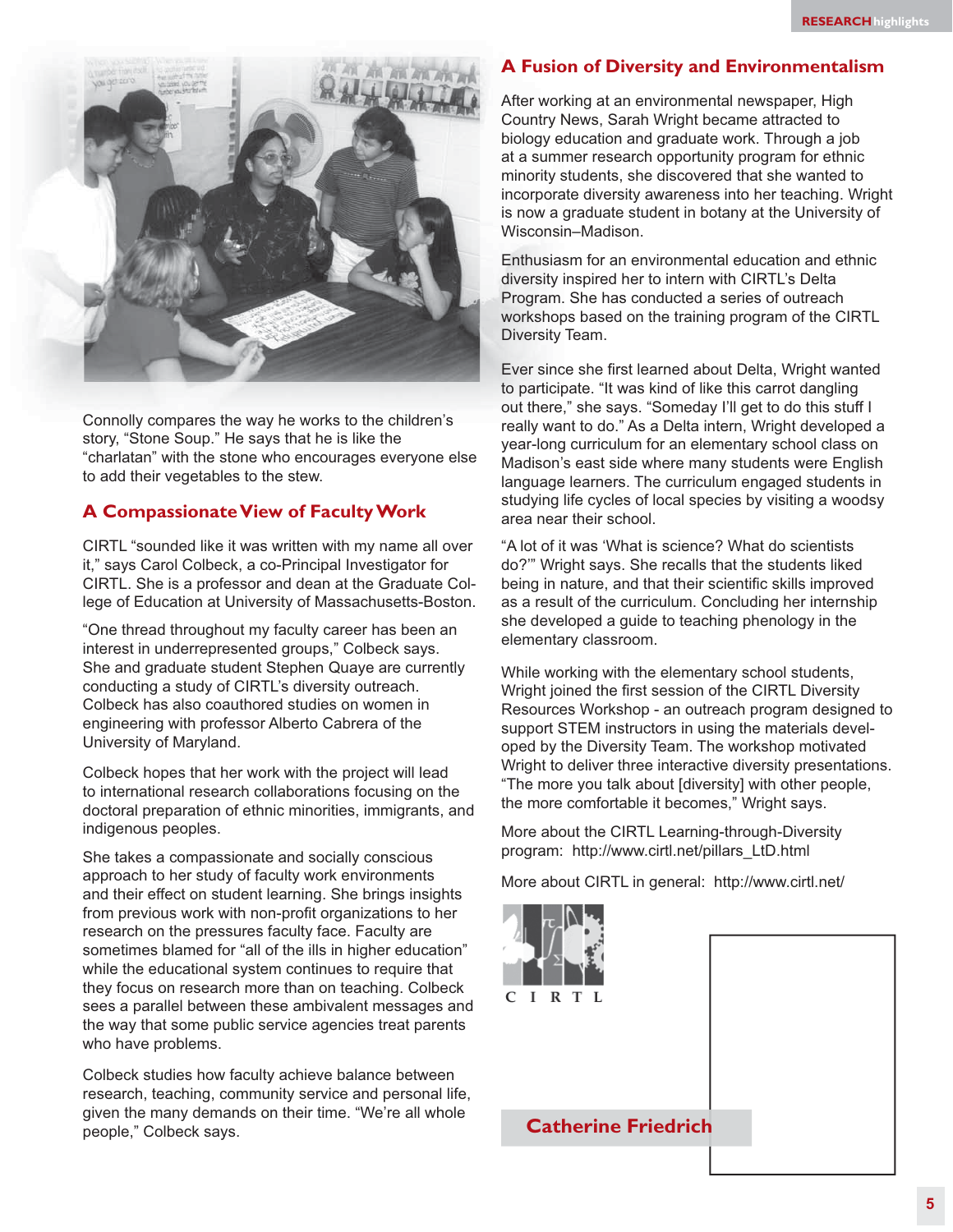



## **PART III**

## **Use of Dollars after a School Finance Reform**

This is the third of a four-part series covering highlights from CPRE research. As part of its work over the past 15 years, the Consortium for Policy Research in Education (CPRE) has analyzed how funds have been used at the local level after a school finance reform. In the early 1990s, for example, it analyzed these issues in Kentucky, New Jersey, and Texas, after each state enacted large school finance reforms. (Kentucky's changes, by the way, initiated the school finance adequacy movement.)

All the studies encountered the problem that not much data were available at the school level, where teaching and learning take place. UW–Madison education professor Allan Odden directs CPRE research at WCER. He says the usual spending category labeled "instruction" is too broad to provide any detail of resource use by educational program or strategy. That led Odden and colleagues to develop an expenditure reporting framework to study the use of school finance reform dollars with reforms in Arkansas and Wyoming.

Standard fiscal reporting systems don't provide the detailed information on resource use practices that state policymakers want to see, Odden says. To get to that level of detail, CPRE researchers interviewed educators and analyzed documents on site in each school. Odden and colleague Larry Picus continue to work with states to redesign their fiscal reporting systems so that these kinds of data can be produced through standard financial reporting structures.

Odden and Picus recommend that states restrict the use of school finance adequacy dollars. For example, if policymakers concludes that specific uses (such as class sizes of 15 in grades K–3) will improve student achievement, then it would make sense to put dollars for these purposes into a focused categorical program to ensure that such resources are used as intended. Otherwise, they may be used for other purposes.

#### **Salary Recommendations**

Educational strategies and the number of teacher positions need to be adequate, but that's not enough, Odden says. Teachers need to earn an 'adequate' salary.\* Their salaries should be comparable to salaries of occupations that require similar competencies, skills, and job responsibilities. But it's difficult to make such comparisons, Odden says, because data currently available usually do not include benefits. An ideal analysis would include benefits because they tend to be higher for teachers than those for comparable jobs in the private sector.

\* *[As mentioned earlier in this series, the term 'adequacy' may seem to narrowly focus on the amount of money needed to produce a desired level of student achievement. But the more general intent underlying the focus on adequacy is to redesign the education finance system to link resource levels, and to link resource use more directly to strategies that improve student achievement.]*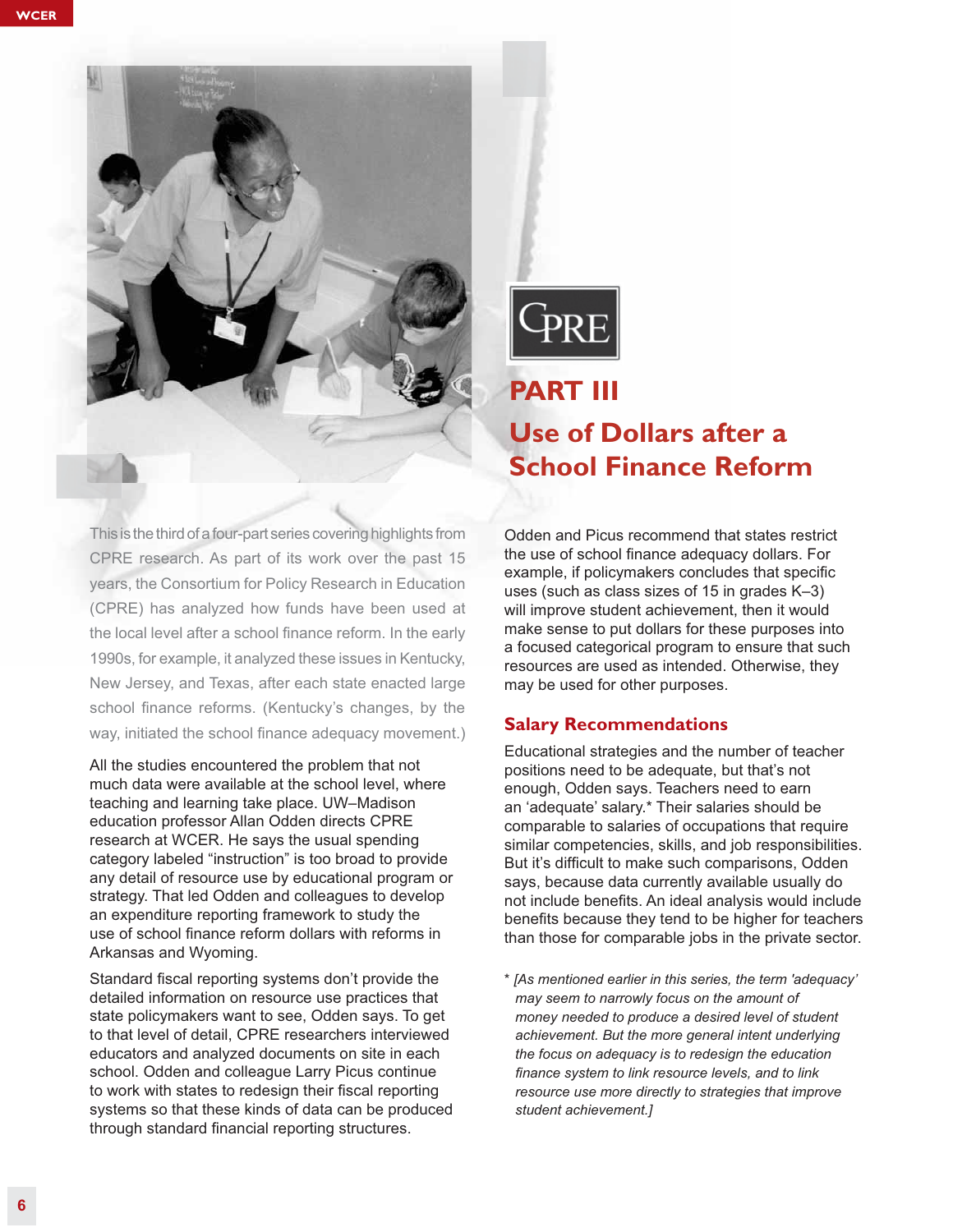A book about teacher compensation recently published by CPRE1 makes the case for several additional teacher salary premiums that are appropriate in some circumstances: in subject area shortages such as mathematics and science; in geographically challenged communities such as isolated rural and inner-city urban locations; and in low-performing and or high-poverty schools.

These premiums would violate the 'equity' embedded in the current single-salary schedule. However, when premiums are not provided, districts experience shortages of teachers, or they can hire only lower quality teachers. Offering a salary premium in these instances is one part of the solution.

Along with other sources, CPRE research suggests that teacher compensation structures move away from basing annual salary increases on teachers' years of experience and education degrees. These measures do not strongly link to student learning gains. Instead, compensation should reflect teachers' instructional expertise that leads to student learning gains.

In many districts CPRE studied, human resource management systems did not align with newly desired teacher competencies. Human resource policies were embodied neither in new teacher assessment systems nor in the compensation structures. In response, CPRE staff developed a tool enabling districts to conduct 'strategic human resource system audits.' CPRE researchers use this instrument to conduct HR audits in districts and then use the results to help districts redesign their overall HR systems.

#### **School-Based Budgeting**

Sometimes referred to as the "weighted student formula," school-based budgeting involves

decentralizing the budget authority to schools. The "weighted student formula" allots funds to schools based on the number of students who attend. Odden recommends that districts consider creating a needs-based weighted pupil formula, considered a more objective way to distribute resources. To make school-based management work, and to boost student learning, schools need the authority to build their own budgets that allocate resources in different ways. This approach is becoming more widely used around the world, Odden says. Increasing school-level control over budgeting, hiring, and curriculum enables schools to target resources to appropriate programs and services.

1How to Create World Class Teacher Compensation; www.wcer.wisc.edu.cpre/publications

#### **END PART III**

The fourth and final installment in this series will include a synthesis of findings with implications for policy and practice.

The complete CPRE report is available online http://www.wcer.wisc.edu/cpre/index.php.



**Allan Odden**